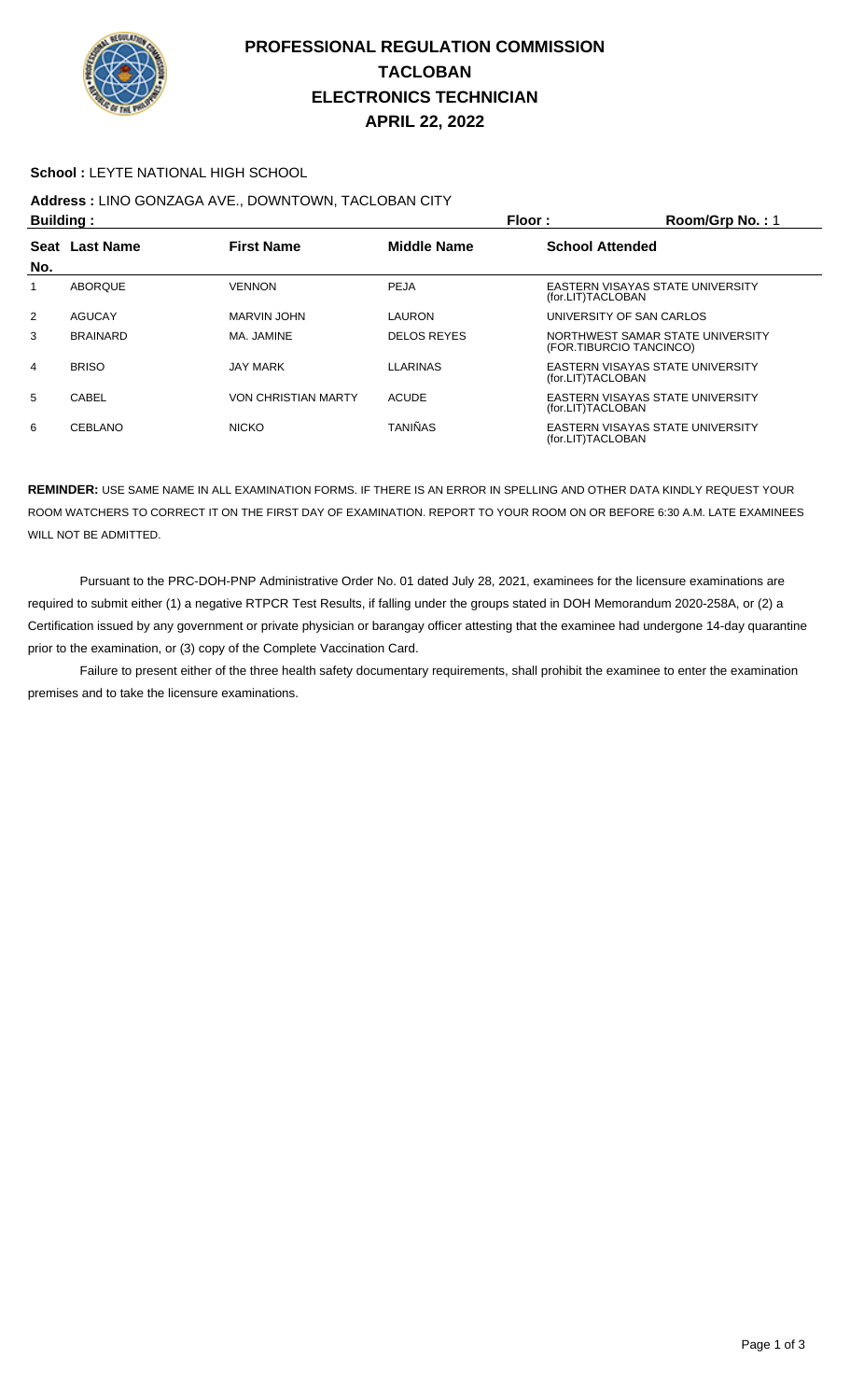

## **PROFESSIONAL REGULATION COMMISSION TACLOBAN ELECTRONICS TECHNICIAN APRIL 22, 2022**

#### **School :** LEYTE NATIONAL HIGH SCHOOL

### **Address :** LINO GONZAGA AVE., DOWNTOWN, TACLOBAN CITY

| Building: |                 |                       |                    | Floor:<br>Room/Grp No.: 2 |                                       |  |
|-----------|-----------------|-----------------------|--------------------|---------------------------|---------------------------------------|--|
|           | Seat Last Name  | <b>First Name</b>     | <b>Middle Name</b> | <b>School Attended</b>    |                                       |  |
| No.       |                 |                       |                    |                           |                                       |  |
|           | <b>DICHE</b>    | <b>NEIL CHRISTIAN</b> | <b>CABADOR</b>     | (FOR.TIBURCIO TANCINCO)   | NORTHWEST SAMAR STATE UNIVERSITY      |  |
| 2         | <b>GAGUA</b>    | <b>MARK JERALD</b>    | <b>ESTO</b>        | (for.LIT)TACLOBAN         | EASTERN VISAYAS STATE UNIVERSITY      |  |
| 3         | GO              | EIDERF JOHN           | <b>CLOR</b>        | (for.LIT)TACLOBAN         | EASTERN VISAYAS STATE UNIVERSITY      |  |
| 4         | <b>LENTEJAS</b> | SAMANTHA FAYE         | <b>ZAMORA</b>      | (FOR.TIBURCIO TANCINCO)   | NORTHWEST SAMAR STATE UNIVERSITY      |  |
| 5         | <b>MORILES</b>  | JOEL                  | <b>BRASE</b>       | (FOR.TIBURCIO TANCINCO)   | NORTHWEST SAMAR STATE UNIVERSITY      |  |
| 6         | <b>NAVAL</b>    | JOSHUA DAN            | <b>MERALLES</b>    | <b>DAPITAN</b>            | JOSE RIZAL MEMORIAL STATE UNIVERSITY- |  |
| 7         | <b>OLIMPO</b>   | DANIEL                | LOPERA             | (for.LIT)TACLOBAN         | EASTERN VISAYAS STATE UNIVERSITY      |  |

**REMINDER:** USE SAME NAME IN ALL EXAMINATION FORMS. IF THERE IS AN ERROR IN SPELLING AND OTHER DATA KINDLY REQUEST YOUR ROOM WATCHERS TO CORRECT IT ON THE FIRST DAY OF EXAMINATION. REPORT TO YOUR ROOM ON OR BEFORE 6:30 A.M. LATE EXAMINEES WILL NOT BE ADMITTED.

 Pursuant to the PRC-DOH-PNP Administrative Order No. 01 dated July 28, 2021, examinees for the licensure examinations are required to submit either (1) a negative RTPCR Test Results, if falling under the groups stated in DOH Memorandum 2020-258A, or (2) a Certification issued by any government or private physician or barangay officer attesting that the examinee had undergone 14-day quarantine prior to the examination, or (3) copy of the Complete Vaccination Card.

 Failure to present either of the three health safety documentary requirements, shall prohibit the examinee to enter the examination premises and to take the licensure examinations.